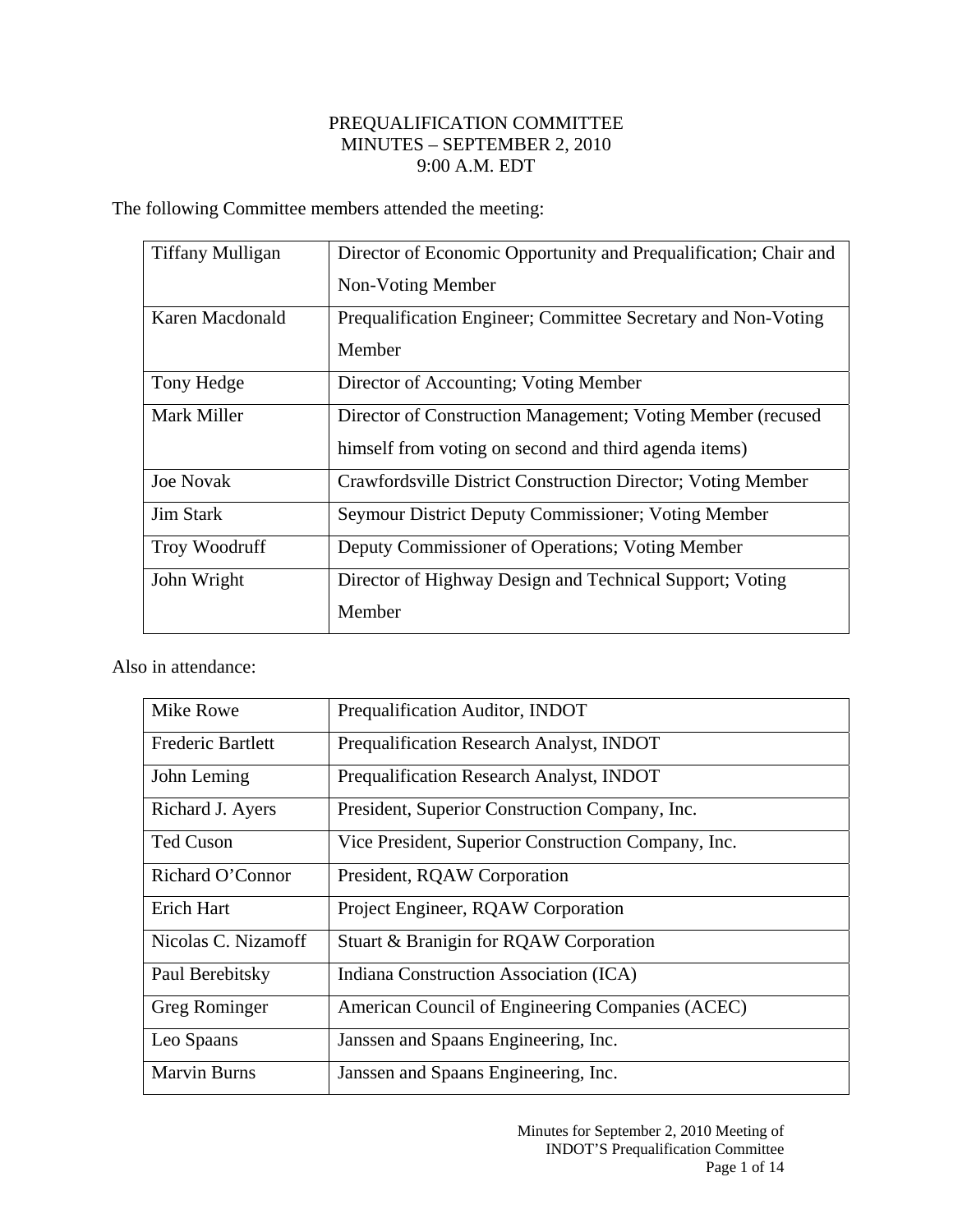| Joan Widdifield     | <b>Contract Administration, INDOT</b>                       |
|---------------------|-------------------------------------------------------------|
| George Dremonas     | Director of Legal Services, INDOT                           |
| <b>Anne Rearick</b> | Director of Bridge Design, INDOT                            |
| Dave Holtz          | Deputy Commissioner of Design, Project Management, and      |
|                     | <b>Technical Support, INDOT</b>                             |
| Gabe Paul           | Attorney, Legal Division, INDOT                             |
| Mahmoud Hailat      | Staff Engineer, Bridge Design, INDOT                        |
| Will Wingfield      | Public Information Officer, Office of Communications, INDOT |
| Chelsea Kirk        | Post Tribune                                                |
| Jack Watson         | Indiana Attorney General's Office                           |
| Latosha Higgins     | Title VI and ADA Program Manager, INDOT                     |
| Jennifer Jansen     | Attorney, Legal Division, INDOT                             |

\*\*\*\*

The Committee reviewed the following agenda items:

- 1. Adoption of August 5, 2010 meeting minutes
- 2. Superior Construction Co., Inc. Cracking and closure of Martin Luther King Jr. bridge over I-80
- 3. RQAW Corporation Cracking and closure of Martin Luther King Jr. bridge over I-80

## PREQUALIFICATION COMMITTEE MEETING OPEN SESSION SEPTEMBER 2, 2010

 Ms. Mulligan, Committee Chair, called the meeting to order at 9:00 a.m. EDT. She facilitated introductions of all individuals present. All Committee members were present, with the exception of Greg Kicinski. Although Mark Miller attended the meeting, he recused himself from voting.

1. Adoption of August 5, 2010 Meeting Minutes

 Ms. Mulligan called for consideration of the meeting minutes from the August 5, 2010 meeting.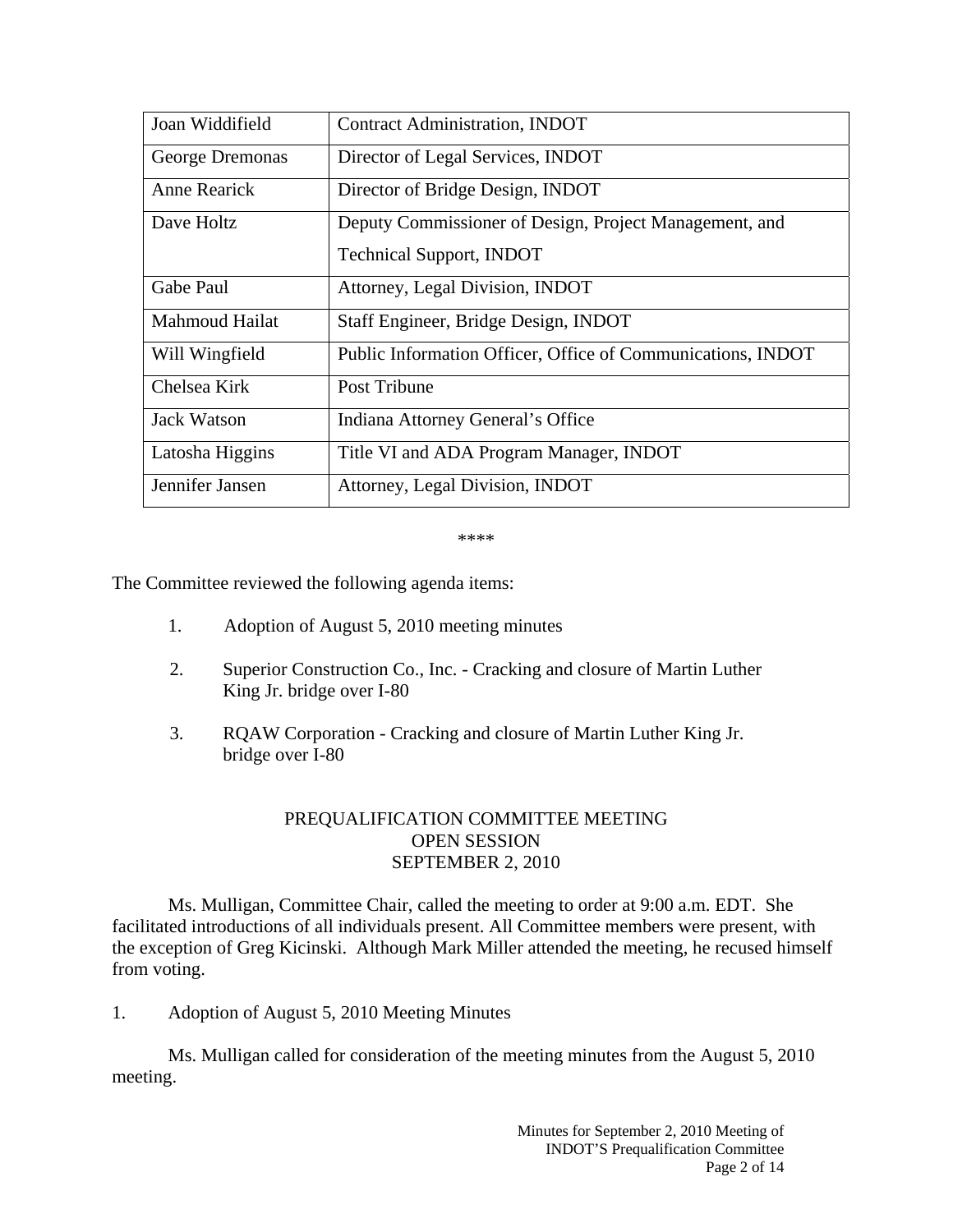Mr. Stark moved to adopt the meeting minutes from the August 5, 2010 meeting. Mr. Hedge seconded the motion. All members voted in favor. Ms. Mulligan stated the minutes would be posted on the website.

2. Superior Construction Co., Inc. and RQAW Corporation- Cracking and closure of Martin Luther King Jr. bridge over I-80

Ms. Mulligan explained the Committee meeting procedures: a representative from INDOT presents the issue first, the contractor is allowed to respond, then the Committee members ask questions. She introduced George Dremonas, Director of Legal Services at INDOT.

Mr. Dremonas introduced the issue. He stated that the INDOT Bridge Design office submitted the issue for Prequalification Committee consideration. There is a problem with the Martin Luther King Jr. bridge over I-80. Anne Rearick will present a PowerPoint demonstration showing the defects in the bridge. INDOT will show that the responsibility falls on the contractor and designer per Standard Specification 107.22. INDOT will present the problems with the bridge and findings. The bridge was built five years ago. It should have a 75 year life if designed and built correctly. The investigation and analysis by INDOT and Janssen and Spaans Engineering, Inc. (JSE) determined that the problems are related to shear capacity in the beams. INDOT will show that there is no credible evidence to indicate that overweight trucks were the cause of the cracks.

Ms. Rearick, Director of Bridge Design at INDOT, stated that she will discuss the findings and finish with conclusions and recommendations. She presented a PowerPoint presentation. She stated that there are multiple significant cracks in the bridge at the piers. The vertical cracks are mainly in the short span. There are longitudinal and transverse cracking in the deck. The cracking extends into the sidewalks and railing. She stated that for a structure this age, we should not see cracking like this. The bridge has two spans with span lengths of 148'-6" and 154'-0". This was a design-build project and when it went out to bid, the preliminary design consultant suggested that 7'-3" bulb-tee beams with seven inch web be used. Instead, the bridge was built with 7'-0" bulb-tee beams with six inch web. She stated that temporary supports were taken out too soon.

INDOT let the design-build contract on December 17, 2003, and issued a Notice to Proceed to Superior Construction Company, Inc. (Superior) on January 9, 2004. The bridge was opened to traffic on August 23, 2004, and INDOT first noticed shear cracks in the beams during an inspection on March 14, 2009. INDOT contacted JSE to evaluate the bridge on April 26, 2010. JSE recommended the bridge be closed to traffic on May 18, 2010, and INDOT closed the bridge to traffic on May 19, 2010.

Ms. Rearick stated that JSE evaluated the bridge as it stands today and did not do an evaluation of RQAW's design. JSE's report indicated that 1) there is insufficient shear capacity in the beams by approximately thirty percent, 2) the moment capacity in the deck over pier two is insufficient, 3) the stresses in the beams exceed the American Association of State Highway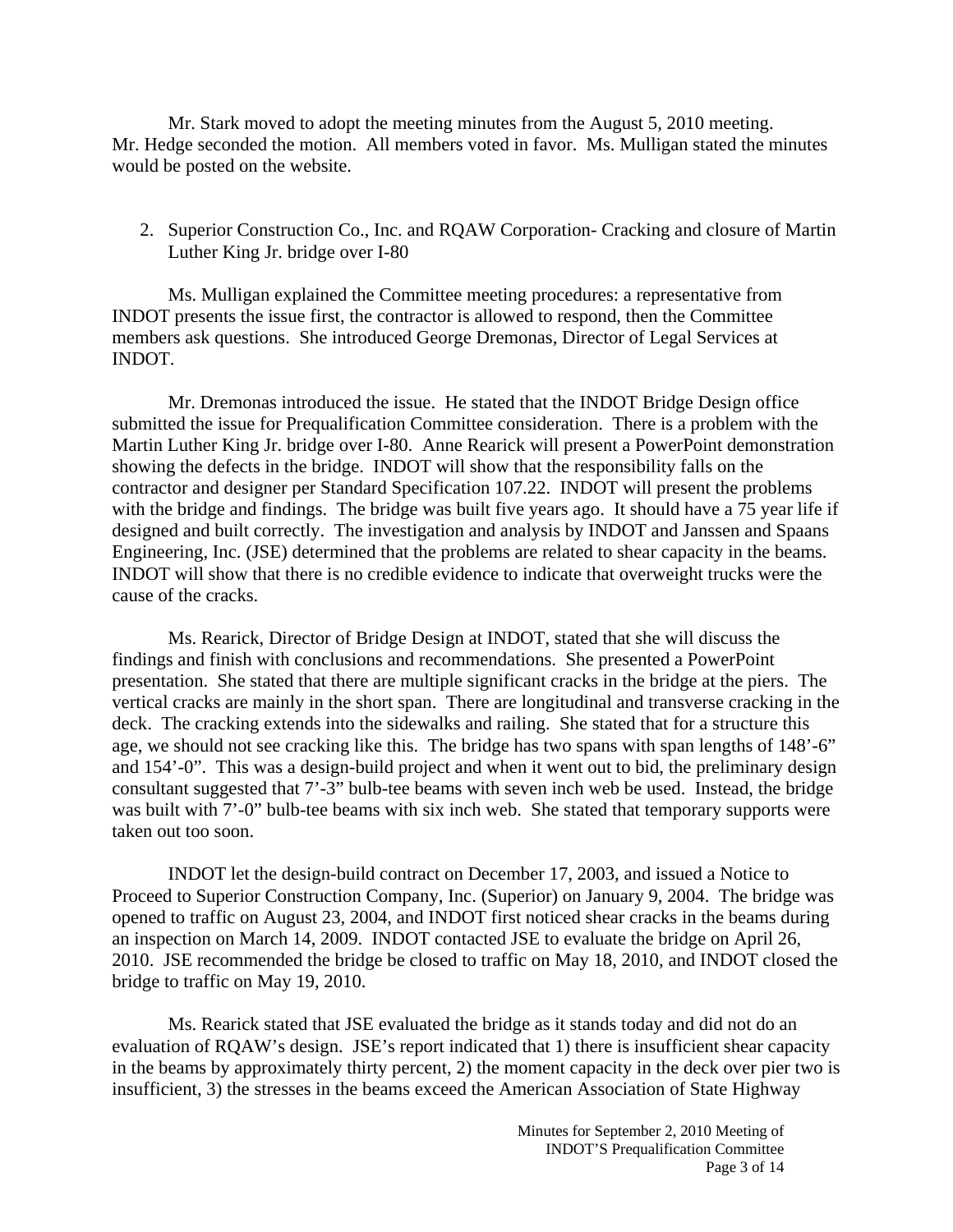Transportation Officials (AASHTO) standards, and 4) the deck contains different load distributions than as assumed in design.

Mr. Stark asked for an explanation of shear capacity.

Ms. Rearick responded that shear capacity is provided by the stirrup reinforcing in the beams. When talking about moment forces, we are talking about a rotational force.

Ms. Rearick stated that INDOT is concerned with all the cracks in the deck. INDOT has evaluated the design and determined that the fillet loads, pedestrian live load, and the metal deck form loads were not accounted for in the design; the stresses in the deck and beams exceeded AASHTO standards; the temporary supports were not adequately accounted for in the design; and there were shear design inconsistencies. She stated the load distribution is different than as designed.

Ms. Rearick stated that the fillet loads computed to 0.111 kip per foot for the short span and 0.206 kip per foot for the long span. She stated the Executive Summary submitted to the Committee by David Holtz, Deputy Director of Design, Project Management, and Technical Support, incorrectly stated the loads in pounds per foot instead of kips per foot. (A kip is 1000 pounds.) The bridge has a vertical curve and the deck and beams do not curve at the same rate. The load calculations have to account for the variable depth of the fillet.

Ms. Rearick stated that AASHTO requires additional pedestrian live load at the sidewalks and was not included in the design. The RQAW designer elected to omit the weight of the stayin-place metal deck forms because Styrofoam fill was used.

Ms. Rearick stated the bridge shows inadequate support. INDOT questions the validity of use of the temporary supports. They were not adequately documented in the design computations. With a composite section, the beams and deck act together after the deck is cured. Application of the deck dead load did not follow standard practice. Typical practice is to apply the deck load on the non-composite section, not the composite section.

Ms. Rearick explained that shear reinforcement is the stirrup bars in the beams. They are spaced closer together near the ends of the beam and spread further apart away from the ends. She stated the shear bar spacing did not match the designer's PCBM design software output. She stated the designer checked the bridge using a load rating software VIRTIS, which determines how the bridge will fail. It showed moment failure first before shear failure. This is an acceptable method for analysis, but the problem with this program is that once it determines the first method of failure, it stops.

Ms. Rearick stated the load capacity was checked and determined the capacity is below what it should be to support the bridge. RQAW completed the Load Rating dated May 15, 2009.

Ms. Rearick stated that INDOT has changed the design truck load since this bridge was designed.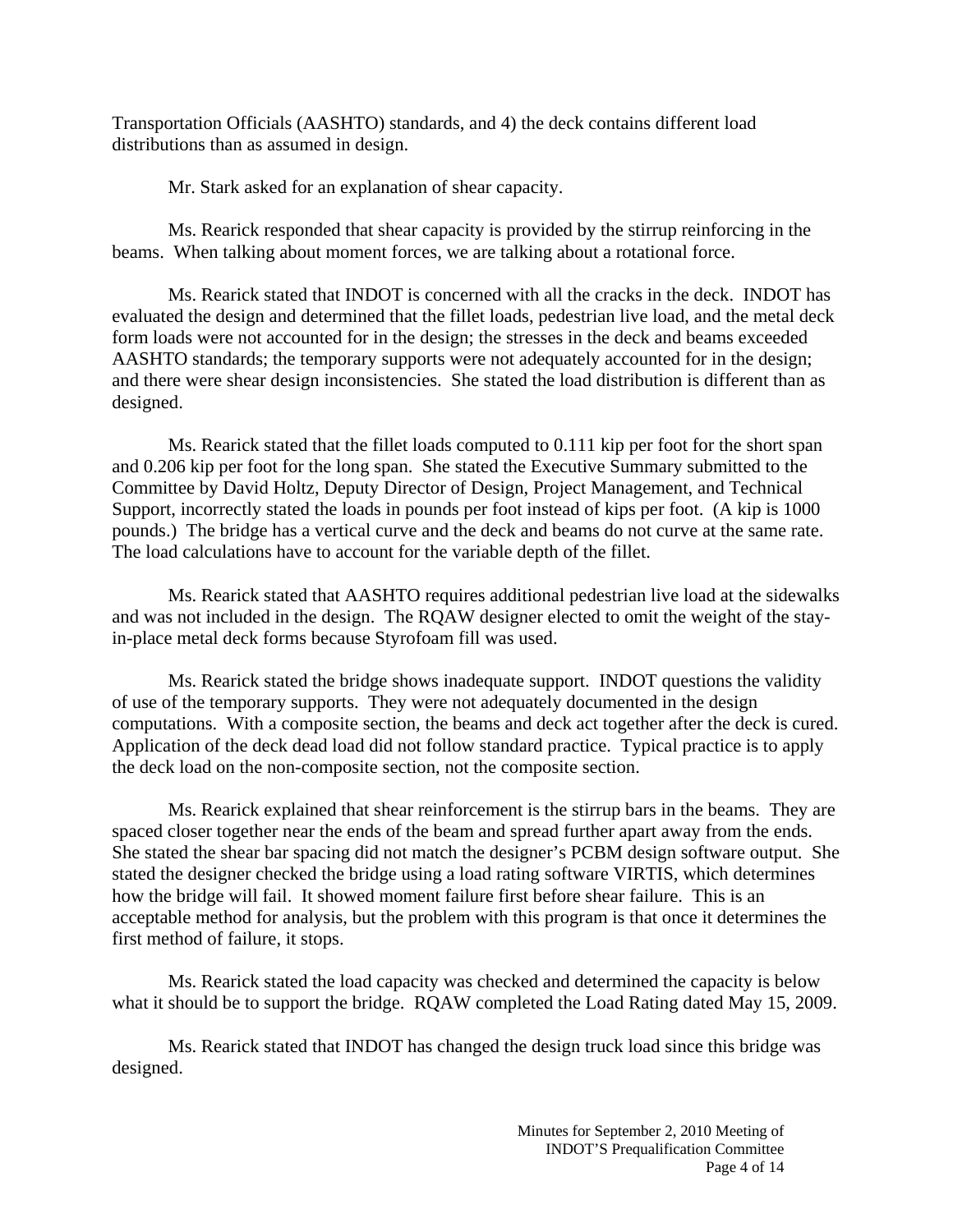Ms. Rearick stated that RQAW suggests the cracking is possibly due to Delayed Ettringite Formation (DEF), due to the beams being cured at a higher temperature. It is not conclusive that DEF is an issue. She stated that Superior hired the precast, prestressed beam fabricator. It is Superior's responsibility.

Ms. Rearick recommended that both Superior and RQAW be banned for one year from INDOT projects and be required to provide Quality Assurance/Quality Control (QA/QC) plans and demonstrate through QC checks that future work is acceptable to INDOT.

Ms. Mulligan asked if there were any questions to clarify INDOT's presentation.

Mr. Stark asked what the difference is between a design-build and a standard build project.

Ms. Rearick replied that a design-build project is designed to thirty percent plans and recommendations are made prior to letting the contract. The contractor and designer team to complete the design and build the structure. Superior and RQAW were the design-build team on this project.

Mr. Stark stated that as the design-build team, Superior and RQAW should have accountability as a team.

Ms. Rearick stated the team works together and submits plans to INDOT for consideration. Shop drawings are the responsibility of the designer.

Mr. Woodruff asked about the significance of the six inch beam web instead of the seven inch web.

Ms. Rearick stated that the thinner web would have less area to resist shear stresses.

Ms. Mulligan suggested Superior and RQAW have an opportunity to respond at this time.

Mr. Ted Cuson, Superior Vice President, stated the design-build question was good. The contract information book specified to use a design firm that was acceptable to INDOT. Superior submitted the team to INDOT for approval prior to bidding. Superior chose RQAW because of their experience and reputation. INDOT required the team to submit plans for design review. There were times when the submittal was not approved and the team had to resubmit. Even though the team was responsible, INDOT had oversight; it was like a hand and glove with INDOT. On the first day of casting the beams, the concrete mix design was changed. Superior's fabricator cast the beams, but INDOT provided inspection. At the time the bridge was built, INDOT indicated that the work was well done. Mr. Cuson stated that he agrees that cracking on the bridge is terrible, and Superior is concerned about it.

Mr. Cuson stated that at the first meeting with INDOT to address the cracking problem, INDOT thought the problem was a design error. Superior didn't immediately say it was not the design and had RQAW review the design to see what happened. We still have to determine what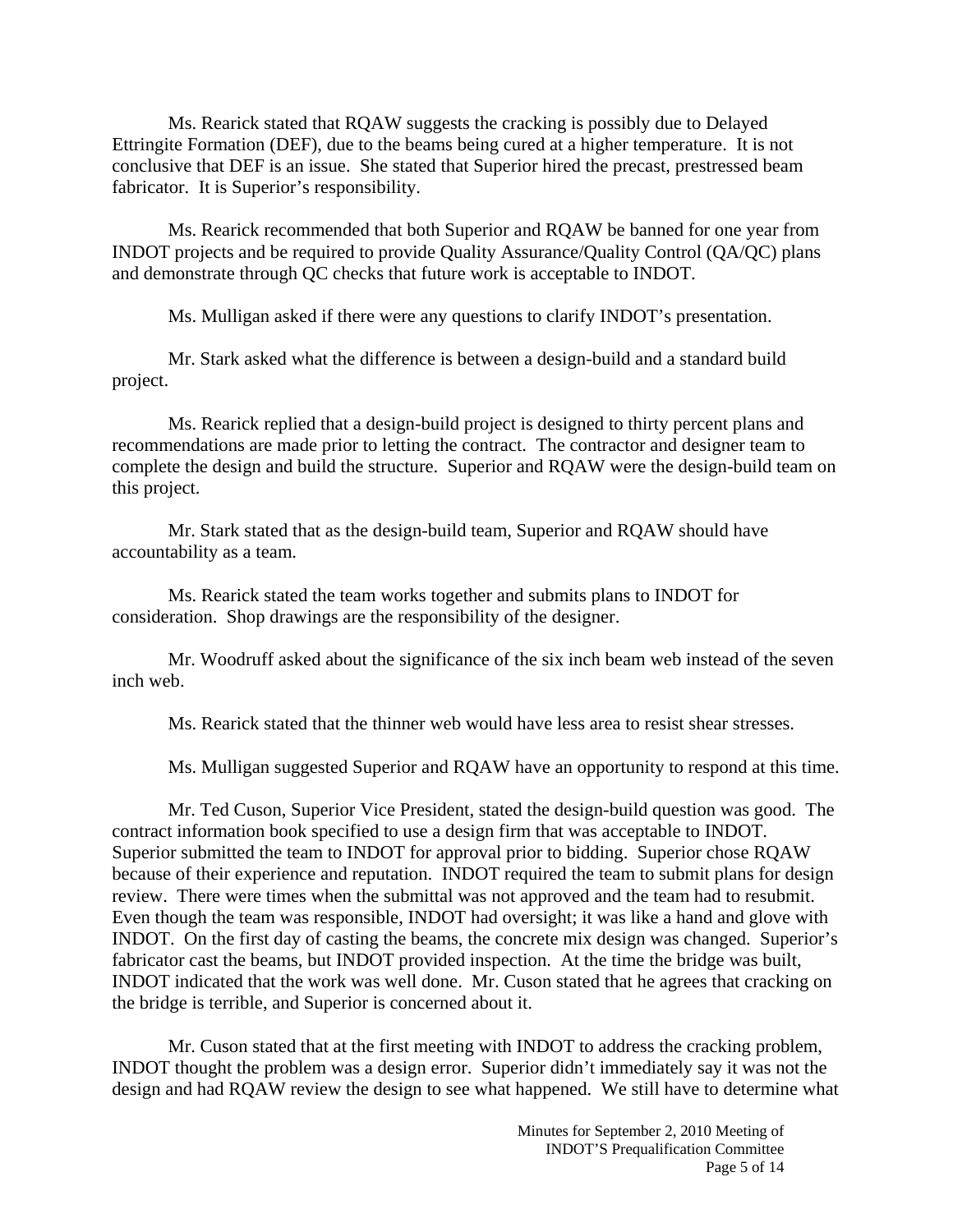happened. If the design was good and the construction was good, then we need to determine the source of the real problem. Many trucks left the Borman due to the flooding, and there is a lot of unauthorized hauling. This road is a roller coaster that gets heavy traffic.

Mr. Dick O'Connor, RQAW President, provided packages of their response to JSE's report and the memo from Dave Holtz. He stated he would respond to the issues outlined in Mr. Holtz's memo first. He stated that RQAW is in total agreement that the bridge is experiencing distress. RQAW thinks it is isolated to the exterior beams. INDOT had provided reports to RQAW a few weeks ago. The reports indicated there is inadequate shear capacity and other omissions. He stated that RQAW agrees with the analysis in terms of the shear and moment calculations. He stated RQAW does not agree that the shear capacity is less than the applied loads. RQAW does not agree that they did not use the correct AASHTO section. Chapter 9 formulas were used because the beam was precast.

Mr. O'Connor stated that RQAW believes the cracking is not due to a design error. He stated it is not a design problem or a construction problem. RQAW believes it is a material problem.

Mr. O'Connor stated that the memo from Mr. Holtz indicated that United Consulting Engineers' (UCE) construction plans specify a 7'-3" beam depth. The 7'-3" depth was the structure depth including the slab depth. The profile grade of both roads was given. UCE gave no beam spacing. As the designer, RQAW had to maintain the depth for vertical clearance at the overpass. 154 feet is a healthy span for the given structure depth. RQAW worked with the contractor and fabricator to find the lightest beam possible.

Mr. O'Connor stated the JSE report mentioned ducts in the beam. The beams were prestressed, not post tensioned.

Mr. O'Connor stated that RQAW chose the six inch web thickness to lighten the beam. INDOT was well aware of the beam's web width and that lightweight concrete was proposed. He stated the design was not done in a vacuum. INDOT approved it.

Mr. O'Connor stated the February 2005 bridge inspection report indicated there was nothing unusual with the deck cracking. The March 2007 inspection report indicated there was nothing remarkable. The March 2009 bridge inspection report indicated there were shear cracks.

Mr. O'Connor addressed items stated in an email from Mr. Marvin Burns of JSE. The email mentioned the presence of ducts in the web. There are no ducts in the web. The email referenced too much compression in the bottom fiber of the beam. Mr. O'Connor stated that with a beam, part is in tension and part in compression. It does not change throughout the length, yet cracks are throughout the beam.

Mr. O'Connor stated that you can see by the pictures the cracks are not isolated. They run the entire length of the beam. Very little has been said about the interior beams. If the cracks were due to design, then the interior beams should show more cracking than the exterior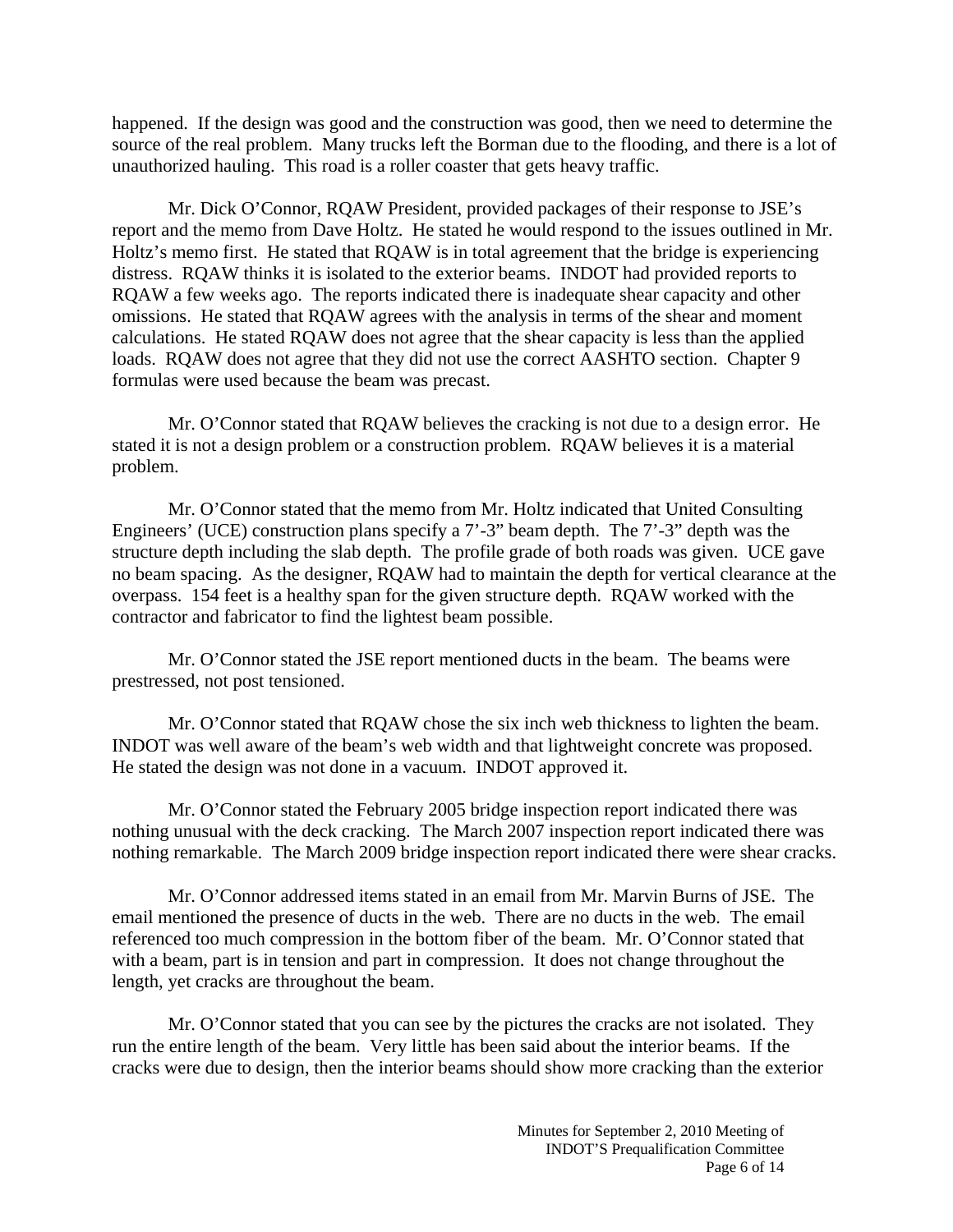beams because there is more load on the interior beams. The cracking is not isolated at a bearing point, instead the cracks are throughout.

Mr. O'Connor stated that Superior and RQAW took pictures of the interior beams yesterday and did not see any cracking.

Mr. Cuson asked about timeliness of communications.

Ms. Rearick replied that the problem was that RQAW was unable to provide all design documentation.

Mr. O'Connor replied that they gave INDOT all they have and are trying to recreate what is missing.

Mr. O'Connor addressed Section III in the memo from Mr. Holtz, which listed JSE's findings. He stated JSE found there was insufficient shear capacity in the beams. Mr. O'Connor stated that RQAW responded in writing to JSE's findings on August 10, 2010. He stated that AASHTO Chapter 9 should be used and not Chapter 8. The reasons are conventional reinforcing was used, and they proposed lightweight concrete with lightweight sand.

Mr. O'Connor stated Exhibit 16 indicates that principle stresses exceed allowable stresses for a segmental bridge. The structure was not a segmental bridge.

Mr. O'Connor stated there are several explanations for deck cracking that are not design related issues. One possibility is missing reinforcement, which is not a design issue. Another is support settlement; however, Superior investigated this and found no settlement.

Mr. O'Connor referred to Exhibit 17 and addressed the conclusion given by JSE that the moment capacity as highly questionable. He stated this is speculation. The capacity exceeds the loads supplied.

Mr. O'Connor addressed the JSE finding that stresses in the beams exceed the AASHTO Standard. He addressed the statement that RQAW has not provided an analysis. He stated the original beam analysis is shown in Exhibit 19 in the first packet. RQAW's modeling and analysis closely follows the output from JSE's BRUCO analysis. The total factored shears are basically the same. The percentages can be compared, and the analysis has little difference than the model that INDOT had confidence in for all beams.

Mr. Stark asked if there is an acceptable variance.

Ms. Rearick replied that they would have to look at the numbers.

Mr. O'Connor pointed out that in Span 1, H/2 right, the RQAW total factored shear was 367.10, while the BRUCO value was 363.38. At 0.9L, RQAW's value was 331.3, while the BRUCO value was 332.24. He stated the values are very close, and the total factor shear shows there is more than required.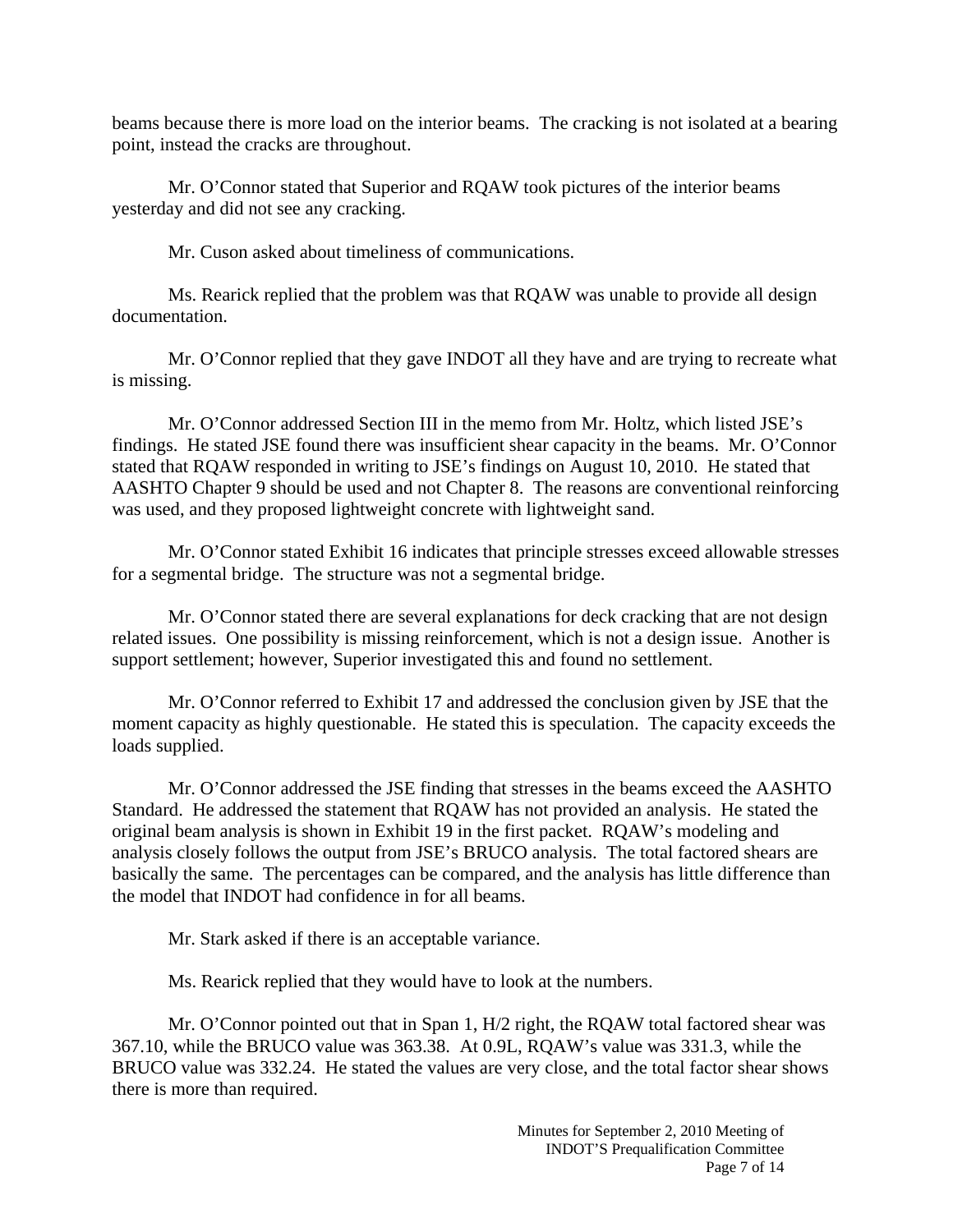Mr. Nicolas Nizamoff, legal representative for RQAW, stated there is very little difference in the values. He also stated that RQAW has not had a lot of time to respond or review the allegations. They just received a copy of the memo from Mr. Holtz on Tuesday.

Mr. Erich Hart, Project Engineer for RQAW, stated that RQAW had help from Professor Lee. The software allowed RQAW to do staged loads by superimposing the loads to account for the temporary supports.

Mr. O'Connor addressed JSE's conclusion in Item #4 that the extensive cracking in the deck has modified the load distribution. He stated that cracked concrete would not affect the distributed loads. He stated the INDOT inspections found no problems.

Mr. O'Connor addressed INDOT findings from Section III b). regarding the claim that RQAW could not find design calculations. He stated RQAW provided all information to INDOT and were transparent in everything.

Mr. O'Connor stated that INDOT's design analysis used smaller prestressing strands than RQAW used. The steel area used by RQAW was 0.167 verses 0.150 square inches assumed by INDOT. The steel strength was 270 kips per square inch.

Mr. O'Connor stated that the fifteen pounds per foot for stay-in-place forms can be omitted if the flutes are filled in with Styrofoam. Mr. O'Connor stated that at two pounds per foot at 2'-6", the load is five pounds and is negligible.

Mr. O'Connor stated the above two issues were discussed with INDOT and were acknowledged.

Mr. O'Connor admitted RQAW did not correctly account for the fillet dead loads.

Mr. O'Connor stated that although they have not shown the pedestrian live load was included in the design, RQAW always considers the load and it would be distributed to all beams. He referred to the typical section in Exhibit 18 and stated a wheel load is shown in line with the sidewalk. The wheel loads do not go to the exterior beam. He stated RQAW cannot prove they considered the pedestrian live load, but he is sure they considered it. He stated it is a loading condition that should be considered.

Mr. O'Connor addressed Item #3 stating the specification for the stay-in-place forms require that the flutes be filled with Styrofoam, and RQAW followed the specification.

Mr. O'Connor addressed Item #4 stating the temporary supports were used and were necessary for the 154 foot span for the prestressed beams. Bob Lee was used as a consultant.

Mr. Hart stated RQAW could not find the original PCBM design run. They had hand written comments about the temporary supports on the computer printout. He said the output is the same.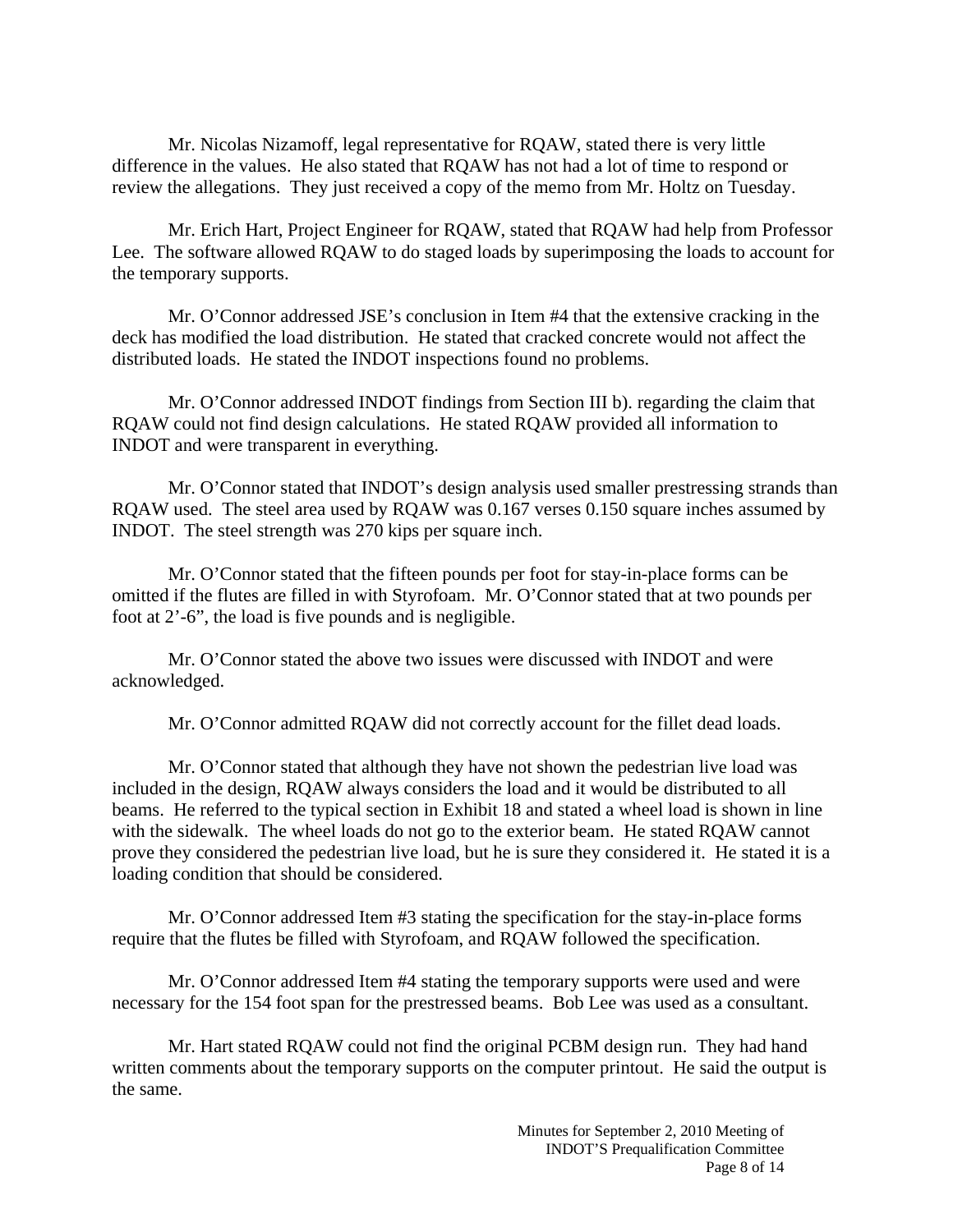Mr. Nizamoff stated the JSE analysis concluded the temporary supports were necessary in the design.

Mr. O'Connor addressed Item #5 regarding the deck load application. RQAW's designer applied the deck load to the composite beams.

Ms. Rearick stated that we have unanswered questions on the composite model and the input conditions.

Mr. O'Connor addressed Item #6 regarding flexural stress in the deck and beams. He stated the February 2005 bridge inspection report indicated excessive cracking but stated it was not different than what was found on other bridges. He stated the deck did not change over those initial years and proves the cracks were not load created. He also stated the longitudinal cracks on the bottom flange of the beams running one end of the bridge to the other also prove they are not load created stress cracks.

Mr. O'Connor addressed Item #7 regarding shear capacity. He stated that based on the Conspan analysis, the shear demand exceeds shear capacity. He stated that RQAW is aware that Conspan is not design software.

Mr. O'Connor referred to Exhibit 19 in the second packet.

Mr. Hart stated that Conspan provides a recommended design, and it will run a full blown analysis. It is a tool to determine the full design. VIRTIS is not design software but is used for analysis. It can be used to do a design check; however, if it gets tripped up, it will stop the analysis. PCBM is design software. BRUCO is analysis software. We currently only have the latest version of VIRTIS and not the 2003 version that was originally used for the design. Mr. Hart believes the designer checked the design using VIRTIS. There were seven hand-written notes on the plans spelling out the assumptions.

Mr. Hart also stated that his wife ran a VIRTIS analysis on the structure, but it stopped short of the temporary support analysis.

Mr. Cuson stated that the after-the-fact analysis was done by RQAW through an on-call bridge inspection of 1500 bridges.

Mr. O'Connor addressed Item #4 regarding reasonability of RQAW and Superior to provide information. He stated he was not aware RQAW did not provide information. If there is something INDOT needs, please let him know and RQAW will provide it. He stated that there is transparency here.

Mr. O'Connor stated that RQAW acknowledges the bridge is under stress. He stated RQAW went through their design and did not see a problem. RQAW wants to find the problem. They have not seen cracking in the bottom of the beams on other bridges. RQAW hired Mr. John Fraczek from Wiss, Janney, Elstner Associates, Inc. (WJE). Mr. Fraczek is a forensic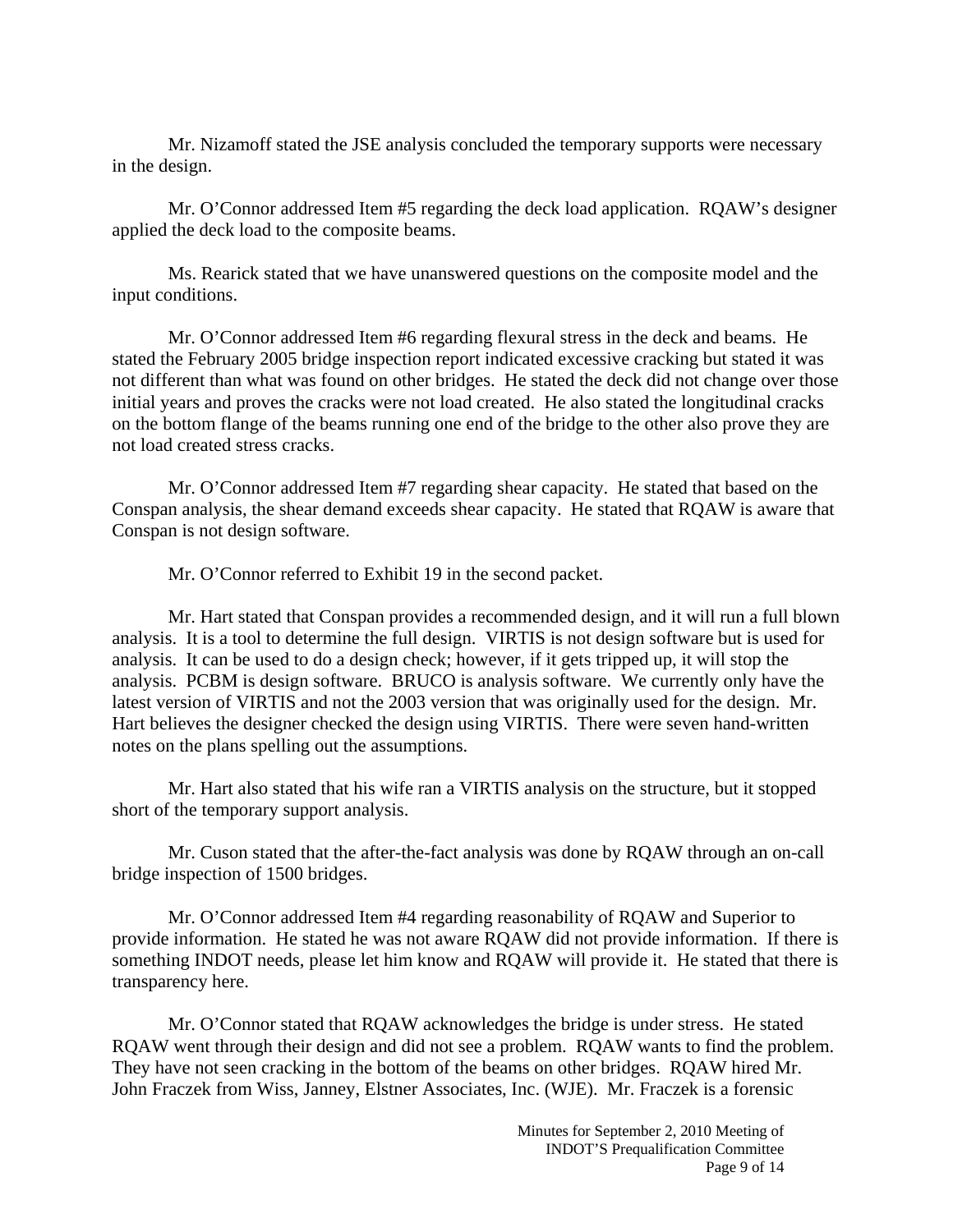consultant. He reviewed RQAW's design and analyzed the problem. Without seeing the structure, Mr. Fraczek said it was not a load problem. Mr. Fraczek suggested the cracking was due to Delayed Ettringite Formation (DEF). He has seen this problem in bulb-tee beams on several structures. Mr. O'Connor stated he shared this information with INDOT. Mr. O'Connor passed out a letter from Mr. Fraczek to the Committee members.

Mr. O'Connor addressed Exhibit 20, which includes documentation on DEF and Mr. Fraczek's resume. He stated that DEF was first noticed or identified in 1996. The structure was constructed in 1988. The structure experienced longitudinal cracking in the bottom flange of the beams eight years after it was originally constructed. He stated that in beams of considerable distress, cracking is found in the bottom flange.

Mr. O'Connor read Mr. Fraczek's letter dated September 1, 2010. He pointed out in the background portion of the letter, Mr. Fraczek refers to the JSE report and the statement that the moment capacity is highly questionable. Mr. Fraczek indicated that the most likely reasons for the problems could be Alkali Silica Reactivity (ASR) or DEF; however, Mr. Fraczek indicated the problems were probably not associated with ASR.

Mr. O'Connor stated that high temperature curing and exposure to moisture in-service causes DEF. The beams were steam cured per the fabrication reports. He stated we are seeing the stress on the exterior beams and not the interior beams due to DEF.

Mr. O'Connor stated that the cracking developed sometime after the 2007 inspection, thus between two and a half to four and a half years after construction. Mr. O'Connor stated that cracking would have been present at the 2007 inspection if it were a design load problem.

Mr. O'Connor continued with comments from Mr. Fraczek's letter referring to the apparent shear cracks. If there is deficient shear reinforcement, there would be fewer wide cracks.

Mr. O'Connor stated that Mr. Fraczek's conclusion is that the problem with the structure is a materials related issue and not a design issue.

Mr. O'Connor stated that he understands that INDOT wants to demolish the structure. He stated the structure can be repaired at a much lower cost if the cause is DEF. He suggested testing be done to determine if the cause is DEF.

Mr. O'Connor admitted that RQAW did make mistakes on this project, but their design did not cause the cracks.

Mr. Cuson stated Superior purchased the beams and they were steam cured. The beam fabricator was certified by INDOT. He asked why INDOT allows steam curing. He stated that if DEF caused the problem, then he has a hard time accepting that Superior is responsible. Superior has been a contractor for many years and has been a good contractor for INDOT, with good ratings on projects. A one year suspension would be devastating to Superior. He said it would not be a death sentence, but a lot of people would lose jobs. He stated he feels Superior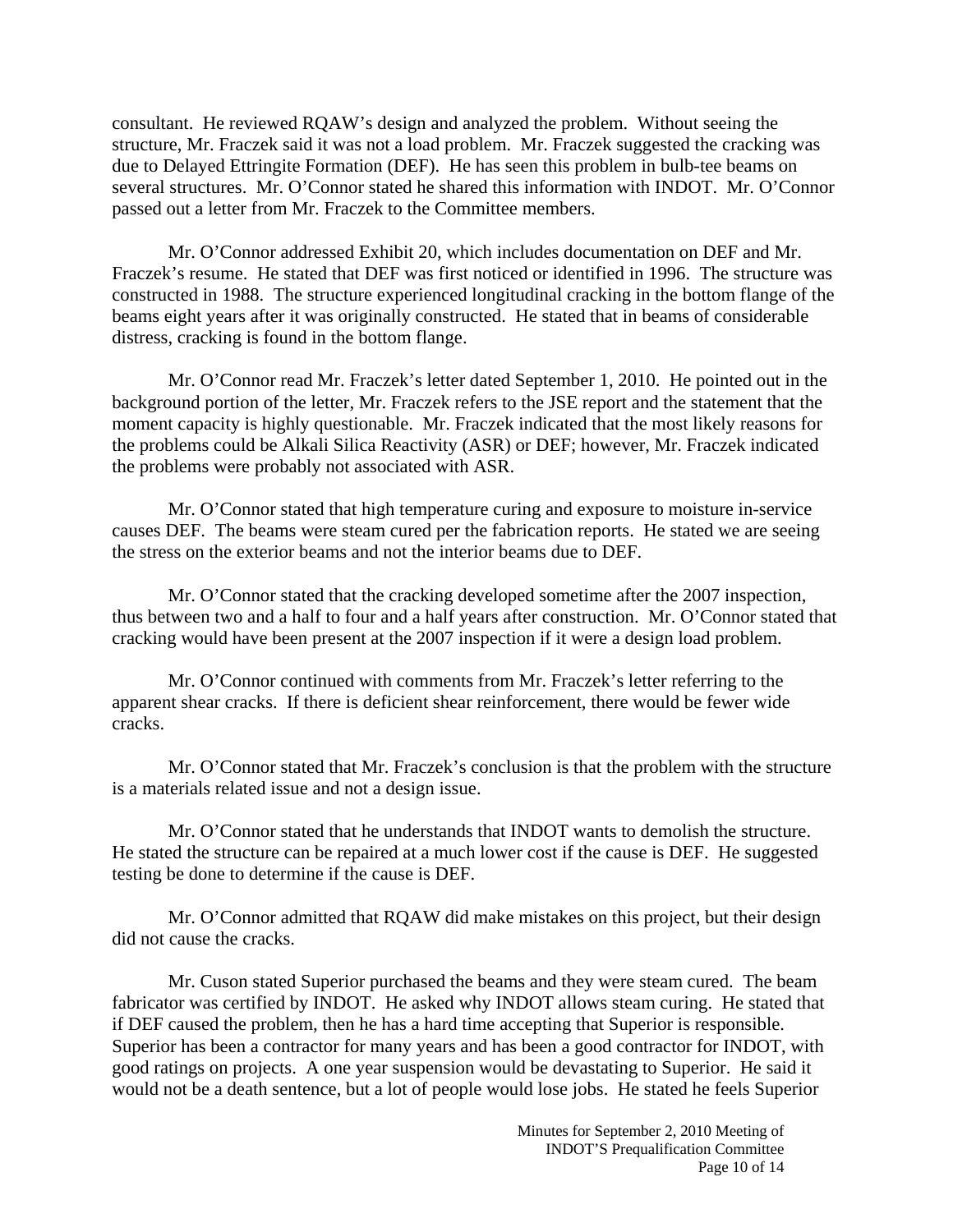should not be penalized. It was absolutely not Superior's fault. Superior has two contracts on which they were the low bidder and the decision to award those contracts is pending this meeting.

Ms. Mulligan asked if there were any questions. She mentioned several options open to the Committee.

Mr. Stark asked who the prime contractor was on this contract.

Mr. Richard Ayers, President of Superior, replied that Superior was the prime contractor.

Mr. Stark asked if it is the prime contractor's responsibility to provide materials.

Mr. Ayers replied yes.

Mr. Nizamoff stated that a one year suspension would be devastating to RQAW.

Mr. Stark stated that RQAW originally agreed to redesign the structure at their cost.

Mr. Stark mentioned he used to own a concrete plant. He stated they did not fabricate precast concrete members but poured a lot of structural concrete. He stated that cracks on the exterior beams and not the interior beams could be caused by other factors. He stated the issue is who is going to fix the bridge.

Mr. Nizamoff stated that RQAW and Superior's livelihoods are at stake.

Mr. Stark stated that INDOT's concern is that this bridge is failing, and we need to fix it and hold people accountable.

Mr. Ayers stated that Superior does not know the actual cause; whether it is design, construction, DEF, or materials. He stated that INDOT should not penalize us at this time. He admitted that Superior is responsible for purchasing the products.

Mr. Stark asked if Superior or RQAW has done any testing of the concrete.

Mr. Ayers stated they cannot get to the interior beams because of traffic on I-80.

Mr. Stark stated that they can test the deck concrete. It should be tested since it is failing.

Mr. Ayers stated they would like to determine the cause.

Mr. Stark stated that this Committee exists for people to be held accountable for their responsibilities and we cannot wait to get this fixed. If it is fixable, we have to work at getting this done. It looks like it is not fixable.

Ms. Rearick concurred with Mr. Stark.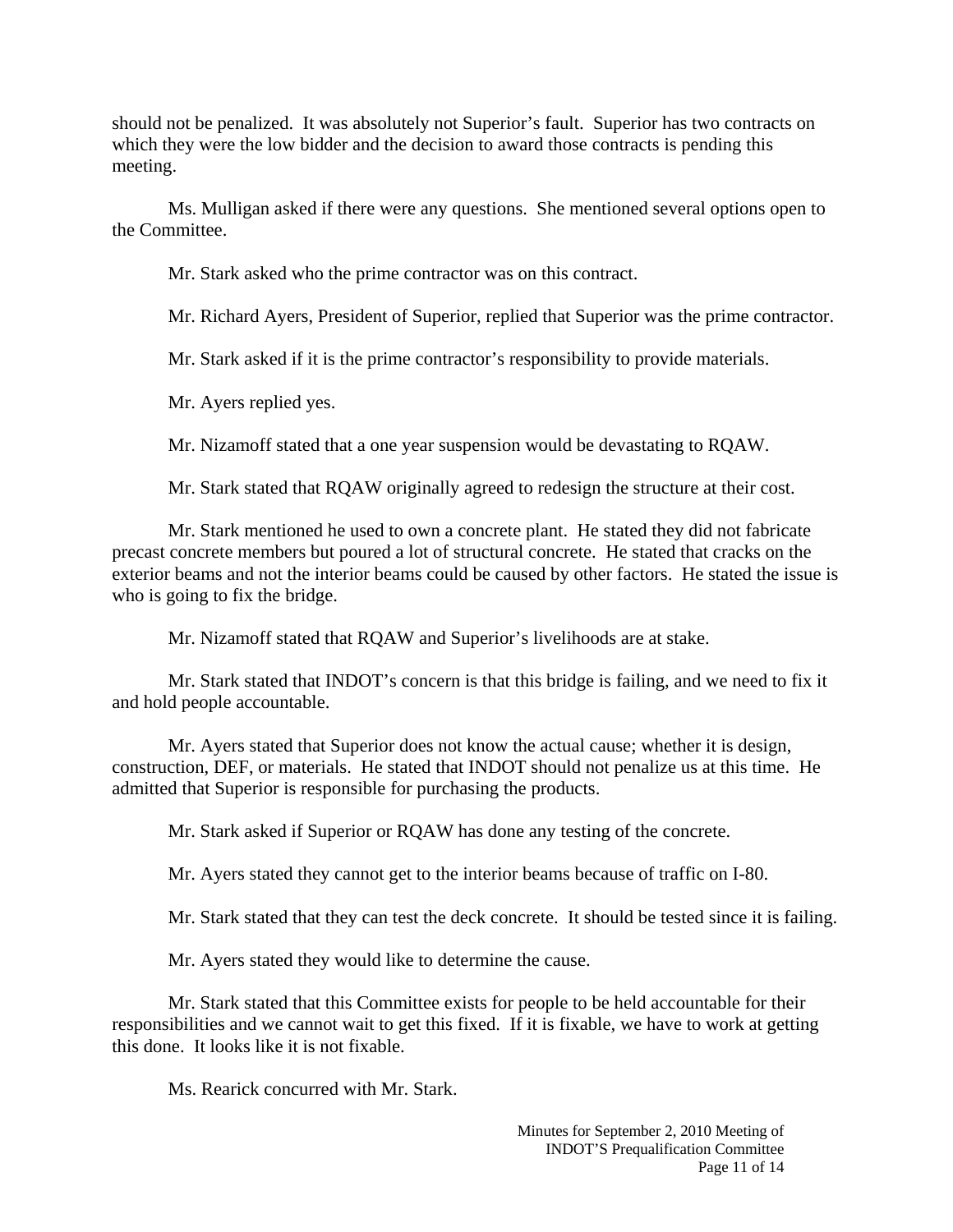Ms. Mulligan asked about the process for determining if it is a material issue. She asked how long it would take and if the answer would be definitive.

Mr. Nizamoff stated they are still determining the cause.

Ms. Rearick stated she is not confident with the exterior beams and the deck cracking is not typical.

Mr. Cuson stated that we are all saying the same thing that there is a problem.

Mr. O'Connor stated that he does not think the exterior beams have failed or deflected yet. He thinks they can be repaired.

Mr. Stark stated that RQAW will not know the problem until the testing is done.

Ms. Rearick stated that Purdue University is doing an investigation and coring concrete. She stated that it could be a material issue with DEF, but she also thinks it is a design problem.

Mr. O'Connor asked why the interior beams are not cracked like the exterior beams.

Ms. Rearick responded that there is a different load distribution.

Mr. O'Connor replied that the exterior beams carry less load.

Ms. Rearick stated that Mr. Burns's letter addressed the design versus what was built.

Mr. Novak stated that he shares the same concerns that Mr. Stark has. As an owner, we have certain responsibilities. He stated that if the contractor or consultant is not cooperative or responsive on trying to determine the problem, then he would be more comfortable imposing a penalty to their prequalification status. He asked if RQAW has been responsive to INDOT's requests for information.

Ms. Rearick replied that the last correspondence and request for information was on August 8, 2010.

Mr. O'Connor stated that Mr. Hart sent him a response for his review, and it has not been submitted to INDOT yet.

Mr. Hart stated that RQAW is trying to be responsive. They have not determined what model they can work with to address the conditions.

Mr. O'Connor stated that RQAW wants to work with INDOT to the full extent.

Mr. Ayers stated that Superior also wants to work with INDOT.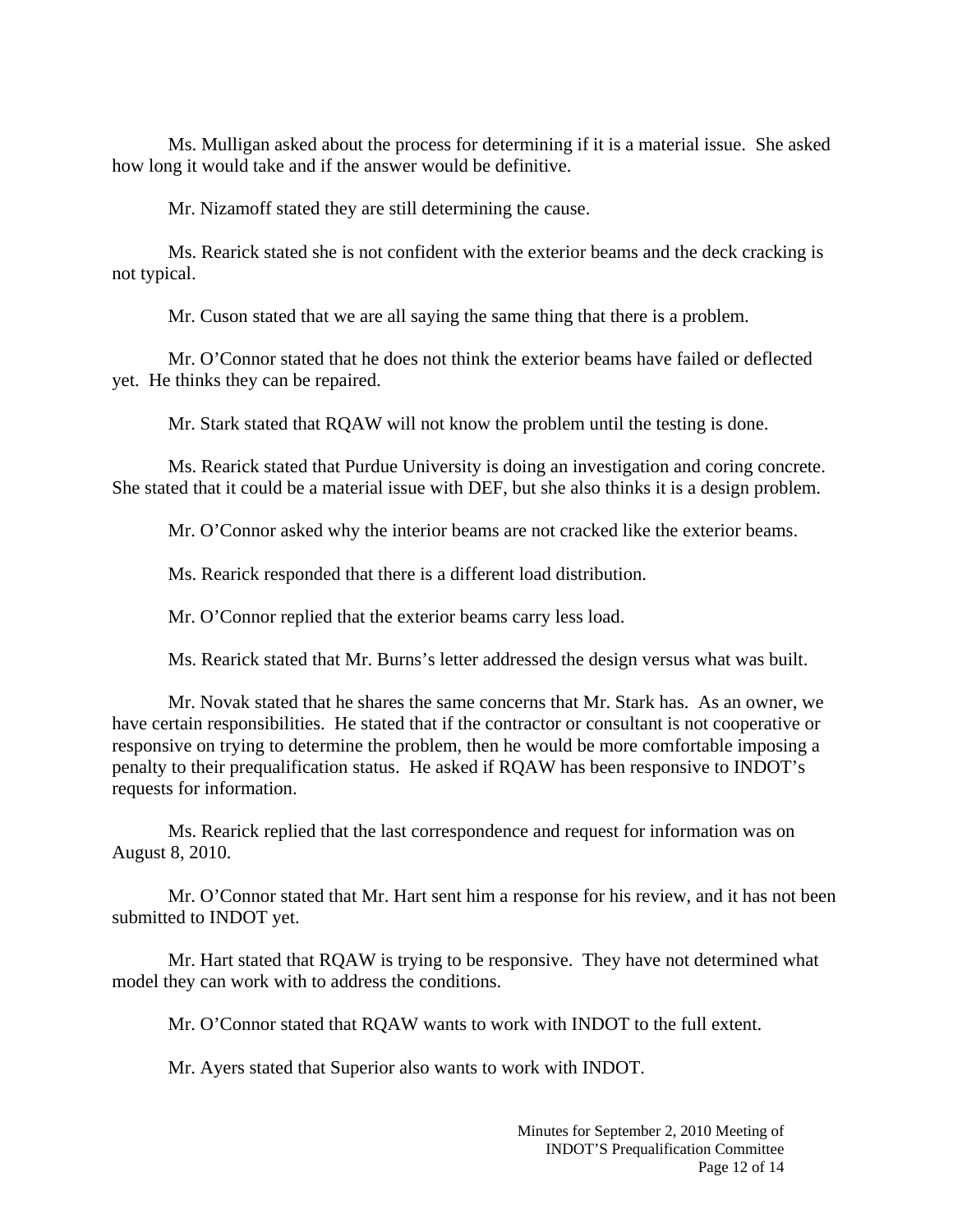Mr. Stark asked what loads are allowed on it now.

Ms. Rearick replied that the structure is closed.

Mr. Stark stated that it is Superior's and RQAW's responsibility to fix the structure.

Mr. Woodruff stated he agrees with Mr. Stark's comments. The bridge was inspected in 2005 and now it has been closed since May. He stated that Superior originally suggested that the problems may be due to heavier truck traffic detoured due to flooding. Now Superior and RQAW are suggesting the problem is due to the concrete. He questioned why material testing is just now starting. Testing should have been started before now. He stated that INDOT believes the break down is with Superior and RQAW.

Mr. Nizamoff stated that both Superior and RQAW have worked for INDOT for years and are competent contractors. He requested that the Committee not fault or penalize them from continuing to do competent work for INDOT.

Mr. Stark asked how long it will take to review and investigate. He asked Superior and RQAW if they have a plan of action for repairs and a timeline.

Mr. Nizamoff stated that Superior and RQAW plan to use WJE and the timeline depends on the availability of Mr. Fraczek. Once the analysis is done, Superior and RQAW can implement the repairs relatively quickly.

Mr. Stark stated that when the Committee brings a contractor in, our goal is not to suspend them. We put the contractor on notice to get the problem resolved. This is a problem that exists because the bridge failed in five years and should have lasted 40 years. We want to hear proposed solutions and how quickly the repairs can be done. We have agreed to be fair and that is why we bring people before this Committee. We need to understand the time frame in order to address this and revisit this.

Ms. Mulligan called for a motion.

 Mr. Stark moved to not take any action affecting Superior and RQAW's prequalification status at this time but to have them back to provide a status report. He stated that Superior and RQAW need to work together to determine the problem and solution.

Ms. Mulligan stated that the Committee can call Superior and RQAW back automatically or can recommend that Ms. Rearick ask the Committee to bring them back if this issue is not resolved.

Mr. Nizamoff requested to confer with Mr. Dremonas.

Mr. Stark repeated his motion to not take action affecting Superior and RQAW's prequalification status at this time and to have them come before the Committee at next month's meeting to provide a status report.